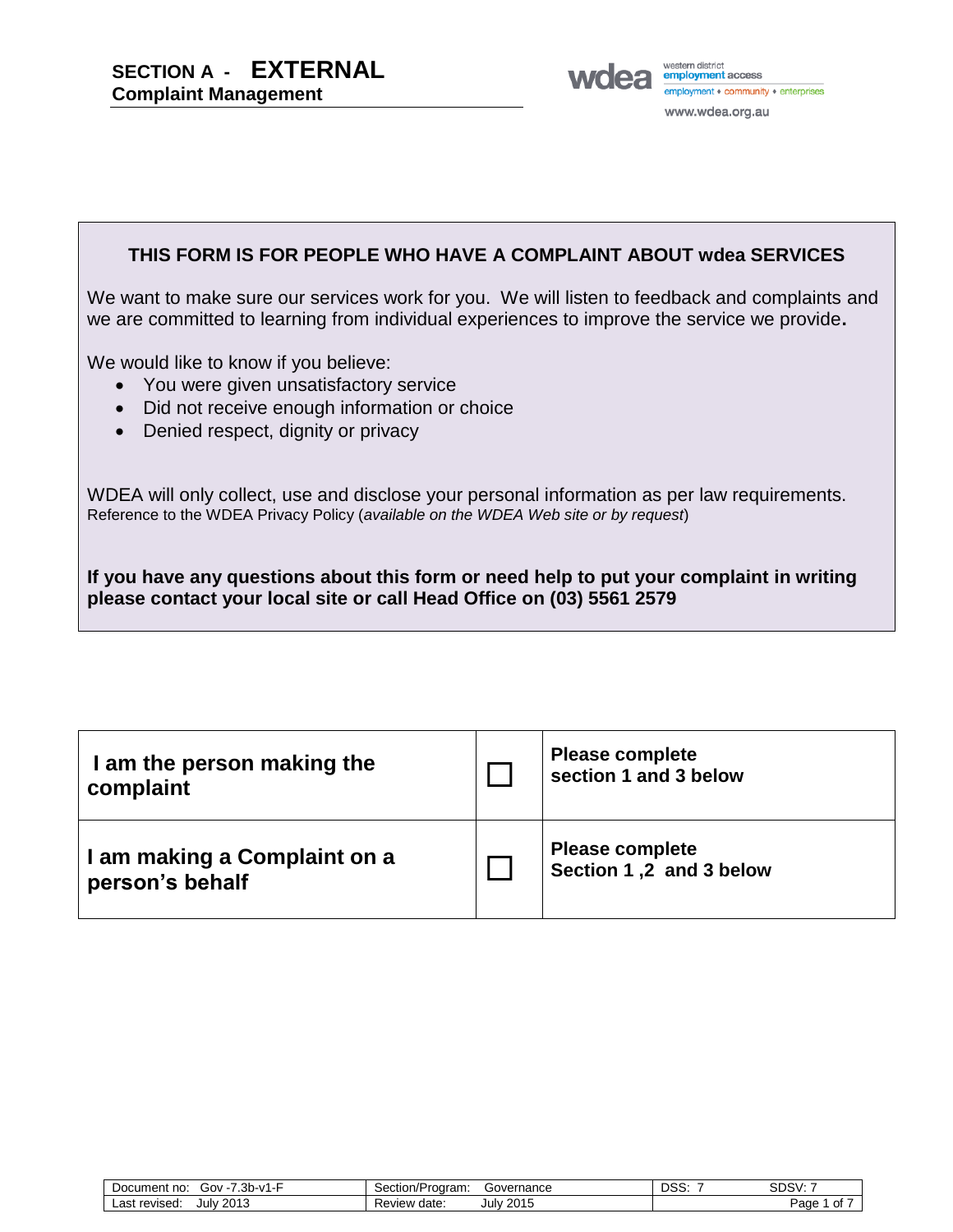### **SECTION A - EXTERNAL Complaint Management**



www.wdea.org.au

| <b>Section 1:</b><br>Please complete the following details                                      |             |                  |           |                           |
|-------------------------------------------------------------------------------------------------|-------------|------------------|-----------|---------------------------|
| <b>First Name</b>                                                                               |             |                  |           |                           |
| Last Name                                                                                       |             |                  |           |                           |
| <b>Address</b>                                                                                  |             |                  |           |                           |
|                                                                                                 |             |                  | Post Code |                           |
| Contact phone<br>number                                                                         |             |                  |           |                           |
| Email (if any)                                                                                  |             |                  |           |                           |
| Please tell us if you need any<br>help with communicating to us<br>eg. interpreter              |             |                  |           |                           |
| I wish to be identified as a person of Aboriginal and or Torres Strait<br><b>Island descent</b> |             |                  | Yes       | <b>No</b><br>$\mathsf{L}$ |
|                                                                                                 |             |                  |           |                           |
|                                                                                                 | <b>NAME</b> | <b>SIGNATURE</b> |           | <b>DATE</b>               |
| <b>PLEASE</b><br><b>SIGN</b>                                                                    |             |                  |           |                           |

Document no: Gov -7.3b-v1-F Section/Program: Governance DSS: 7 SDSV: 7 Last revised: July 2013 Review date: July 2015 Review date: July 2015 Page 2 of 7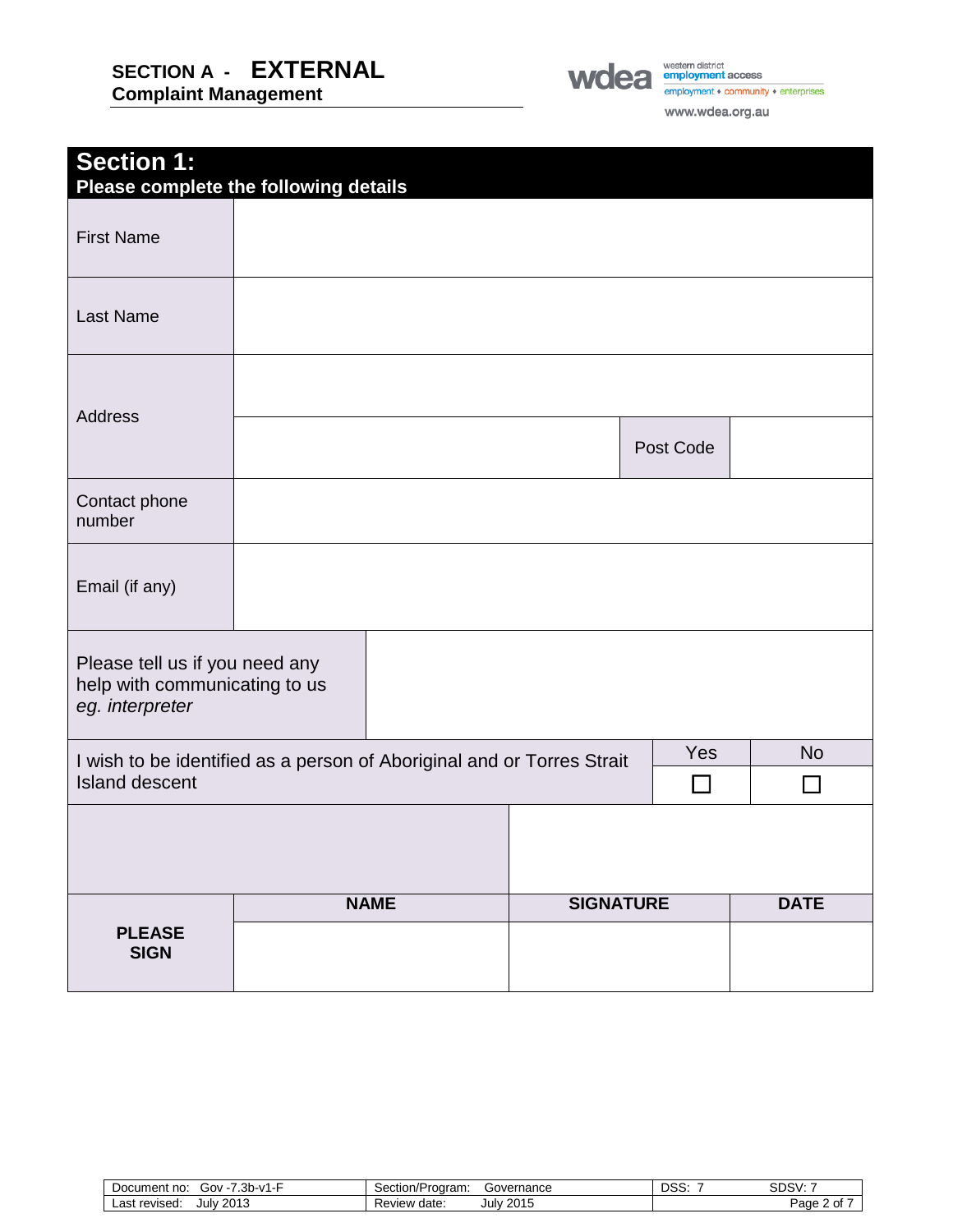# **SECTION A - EXTERNAL**

**Complaint Management**



# **Section 2:**

| Are you making the complaint on behalf of someone else?                                         |                                                                                                     |            |             |                                                                        |                                                          |                  |     |  |             |
|-------------------------------------------------------------------------------------------------|-----------------------------------------------------------------------------------------------------|------------|-------------|------------------------------------------------------------------------|----------------------------------------------------------|------------------|-----|--|-------------|
| <b>NO</b>                                                                                       |                                                                                                     | <b>YES</b> |             |                                                                        | If yes, please complete all of the following information |                  |     |  |             |
| <b>First Name</b>                                                                               |                                                                                                     |            |             |                                                                        |                                                          |                  |     |  |             |
| <b>Last Name</b>                                                                                |                                                                                                     |            |             |                                                                        |                                                          |                  |     |  |             |
| <b>Address</b>                                                                                  |                                                                                                     |            |             |                                                                        |                                                          |                  |     |  |             |
|                                                                                                 |                                                                                                     |            |             |                                                                        |                                                          | Post Code        |     |  |             |
| Contact phone number                                                                            |                                                                                                     |            |             |                                                                        |                                                          |                  |     |  |             |
| Email (if any)                                                                                  |                                                                                                     |            |             |                                                                        |                                                          |                  |     |  |             |
| Please tell us if you need any<br>help with communicating to us<br>eg. interpreter              |                                                                                                     |            |             |                                                                        |                                                          |                  |     |  |             |
| <b>Island descent</b>                                                                           |                                                                                                     |            |             | I wish to be identified as a person of Aboriginal and or Torres Strait |                                                          |                  | Yes |  | <b>No</b>   |
|                                                                                                 | Your relationship to the person receiving the<br>Service eg: parent, advocate, guardian, carer etc. |            |             |                                                                        |                                                          |                  |     |  |             |
| Does the person above know you are making a<br>complaint on their behalf                        |                                                                                                     |            | <b>YES</b>  |                                                                        | <b>NO</b>                                                |                  |     |  |             |
| If No,<br>please provide reasons why                                                            |                                                                                                     |            |             |                                                                        |                                                          |                  |     |  |             |
| Do you agree that we can talke about this<br>complaint with the person who received the service |                                                                                                     |            |             | <b>YES</b>                                                             |                                                          | <b>NO</b>        |     |  |             |
| If no,                                                                                          | please provide reasons why                                                                          |            |             |                                                                        |                                                          |                  |     |  |             |
|                                                                                                 |                                                                                                     |            | <b>NAME</b> |                                                                        |                                                          | <b>SIGNATURE</b> |     |  | <b>DATE</b> |
| <b>PLEASE</b><br><b>SIGN</b>                                                                    |                                                                                                     |            |             |                                                                        |                                                          |                  |     |  |             |

| .3b-v<br>Gov - i<br>Document no: | Program:<br>Governance<br>Section/F      | nee<br>טט | $\sim$<br>৲ເ<br>אפּשכ |
|----------------------------------|------------------------------------------|-----------|-----------------------|
| 2013<br>revised:<br>∟ast<br>July | 2015<br>date<br>◡<br>eview<br>July<br>ระ |           | Page<br>r             |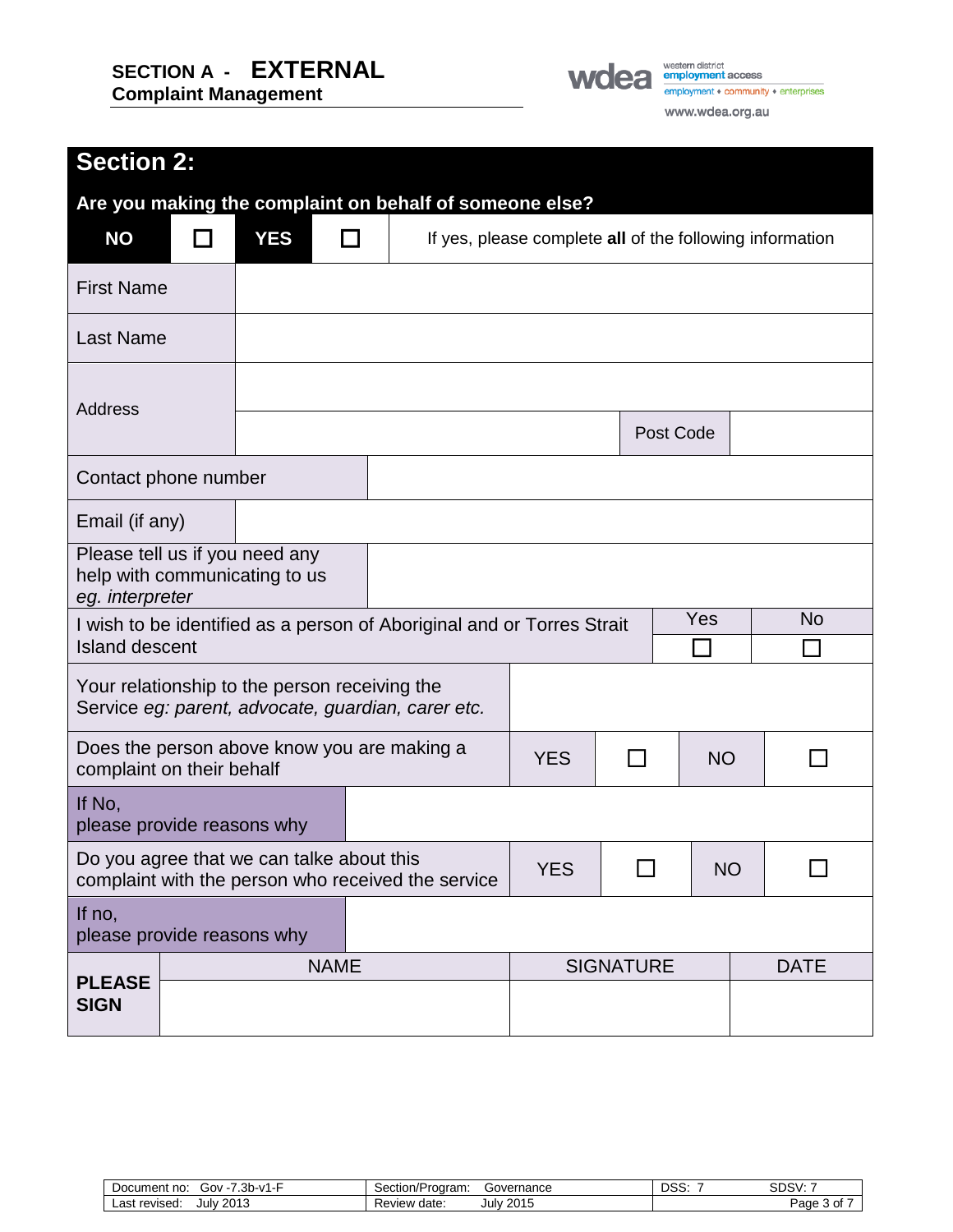

WOCA employment access www.wdea.org.au

## **Section 3**

| Details of the WDEA Service that the complaint is about? |  |                       |  |  |  |
|----------------------------------------------------------|--|-----------------------|--|--|--|
| <b>WDEA ENTERPRISES</b>                                  |  | <b>WDEA COMMUNITY</b> |  |  |  |
| <b>WDEA EMPLOYMENT</b>                                   |  | <b>WDEA CORPORATE</b> |  |  |  |
| Other                                                    |  |                       |  |  |  |

| I have attempted to resolve this issue and have spoken with the following person at WDEA |  |  |  |  |
|------------------------------------------------------------------------------------------|--|--|--|--|
| <b>NAME</b>                                                                              |  |  |  |  |
| <b>TITLE</b>                                                                             |  |  |  |  |
| <b>SITE</b>                                                                              |  |  |  |  |
| Date discussion took place                                                               |  |  |  |  |

| ົ ລພ<br>0۷ن<br>, 77<br>no<br>Document<br>- - ۷۱ - ۵۱ - ۵ | Governance<br>Section/Program:        | nee<br>טט | SDSV:      |
|----------------------------------------------------------|---------------------------------------|-----------|------------|
| 2013<br>∟ast∸<br>revised:<br>uulv :                      | 2015<br>date<br>Julv<br><b>Review</b> |           | ⊃aα∈<br>וש |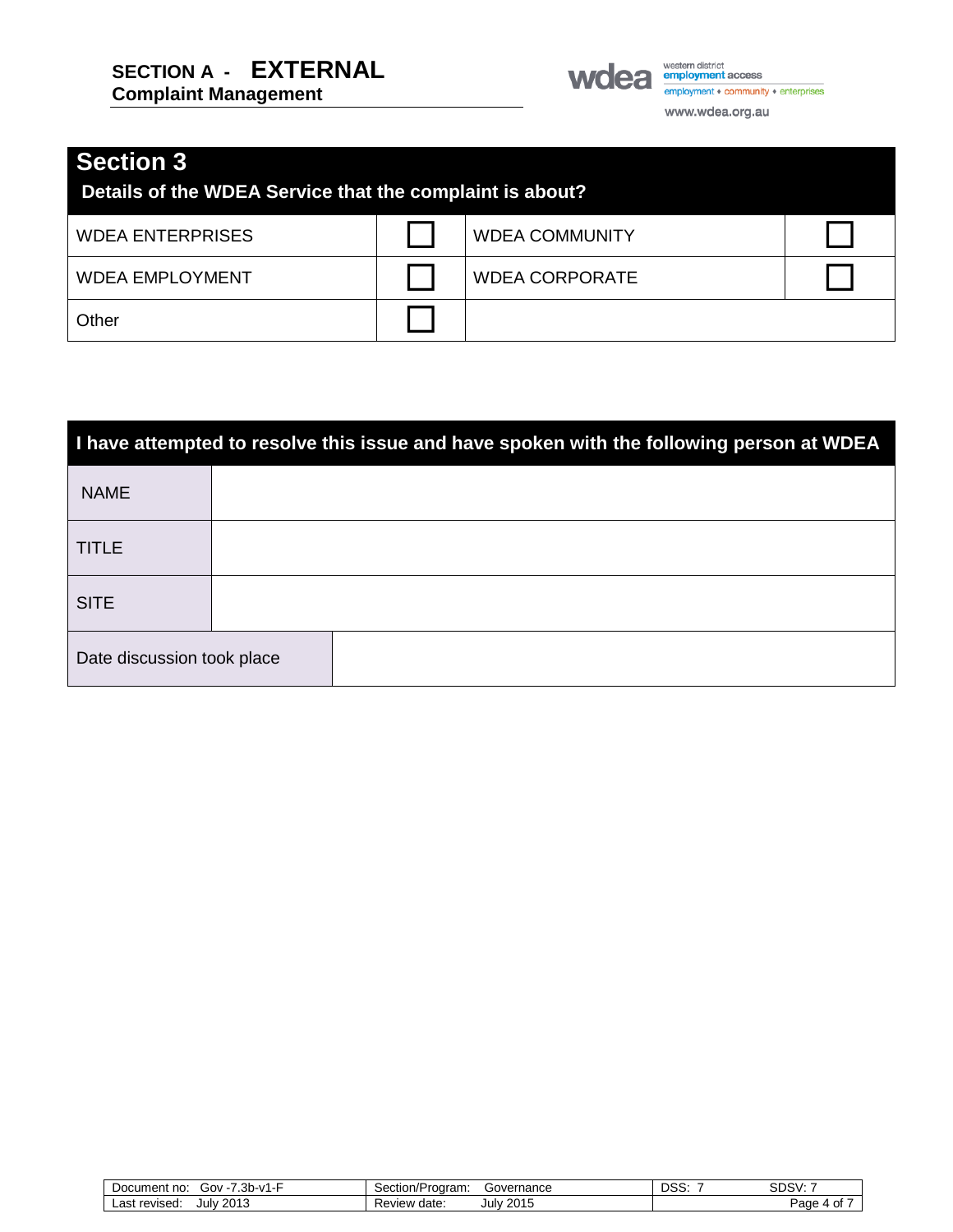**SECTION A - EXTERNAL**



western district<br>**employment** access employment + community + enterprises

**Complaint Management**

**PLEASE COMPLETE THE FOLLOWING**

**Please tell us what your main concerns are, including what events led to making the complaint, approximate dates and who was involved.**

*If you need more room please write on back or attach extra pages thankyou*

Initial : Person making complaint

| っト<br>- ۵D-۷1.<br>Document no:<br>. Gov<br>- 5 | Governance<br>Section/Program:  | <b>DSS</b> | <b>SDSV</b> |
|------------------------------------------------|---------------------------------|------------|-------------|
| 2013<br>revised<br>_as†<br>July                | 2015<br>date<br>Review<br>July: |            | ≌aαe        |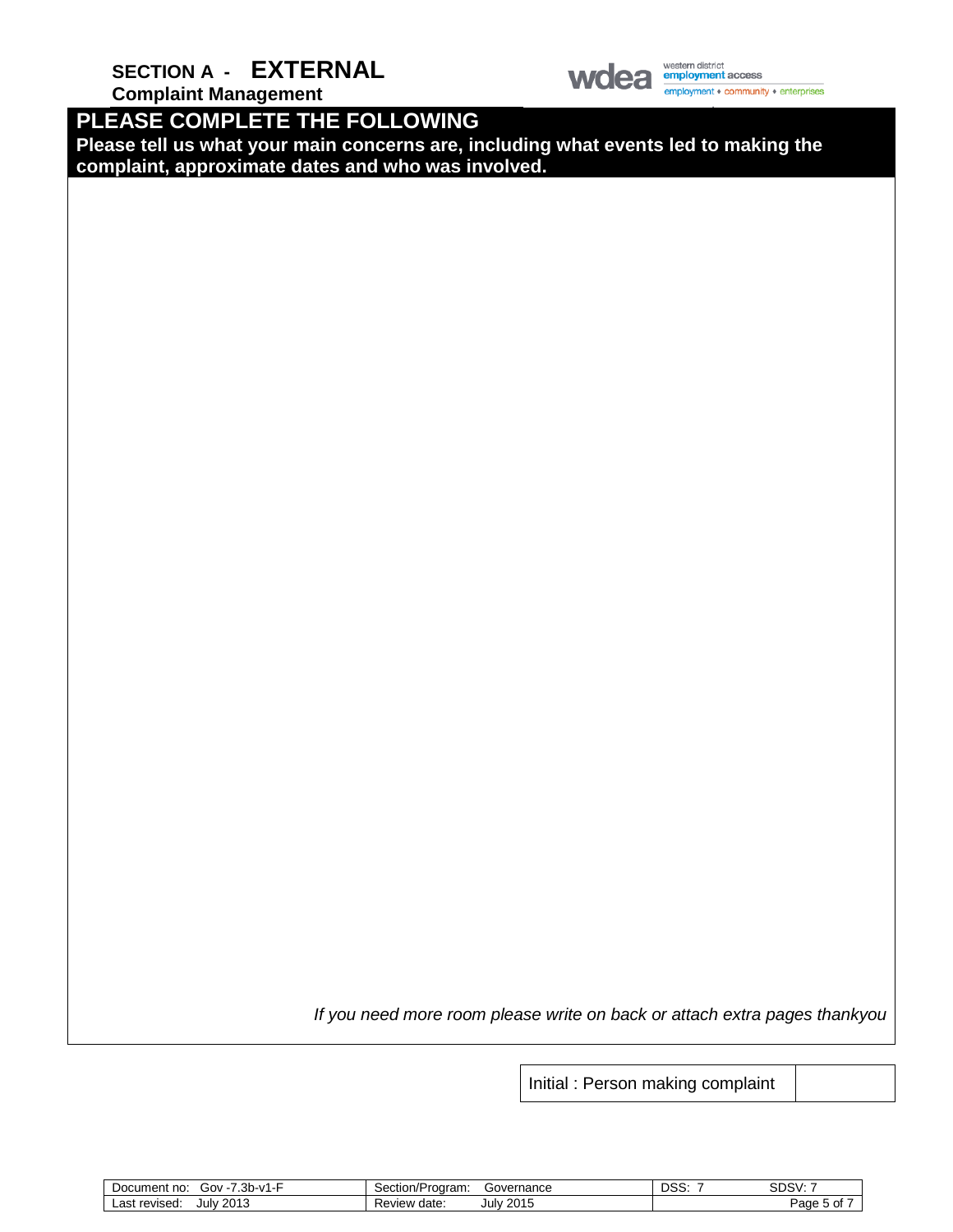**Complaint Management**



employment • community • enterprises

www.wdea.org.au

Initial : Person making complaint

#### **WHAT WOULD YOU LIKE TO HAPPEN ? (please outline the things you want to happen to resolve your complaint)**

**OFFICE USE** 

| --------                                   |  |                          |                               |  |
|--------------------------------------------|--|--------------------------|-------------------------------|--|
| date received                              |  | Date updated on register | <b>Identification Number:</b> |  |
| Copy sent to related site Manager/Director |  |                          |                               |  |

| っし<br>.<br>⁄ - ن00<br>no.<br>Document<br>31 I-V<br>.<br>$\cdot \cdot \cdot$ | Governance<br>ר⁄Program:<br>Section/ | noo<br>נ טע | CDOI<br>טכשכ |
|-----------------------------------------------------------------------------|--------------------------------------|-------------|--------------|
| 2013<br>∟ast<br>Julv<br>revised:                                            | 2015<br>Julv<br>date<br>⊀eview       |             | ∙aαe<br>0t   |